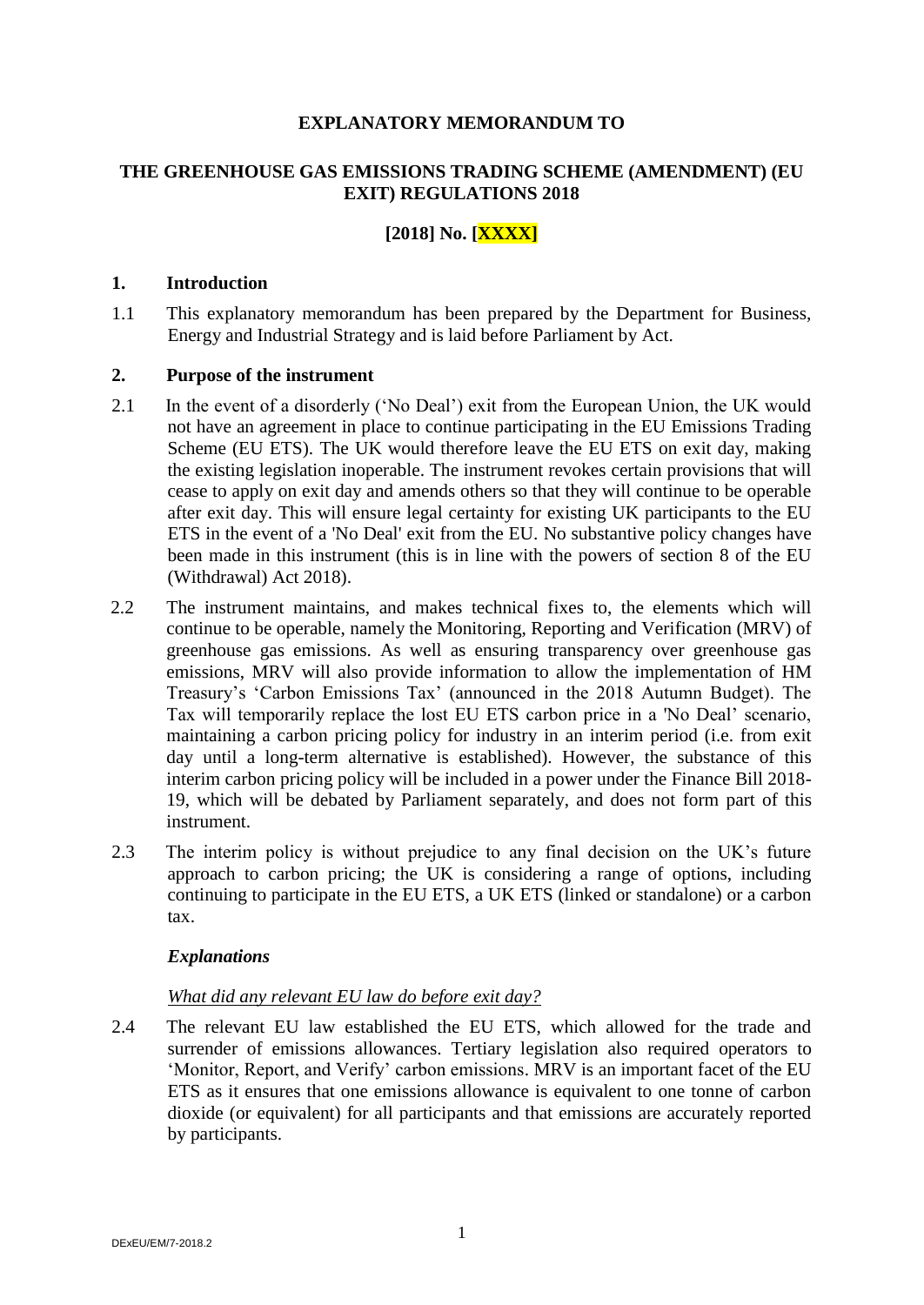*Why is it being changed?*

2.5 In the event of a 'No Deal' exit from the EU, the UK would no longer participate in the EU ETS, making the existing legislation inoperable.

# *What will it now do?*

2.6 This instrument will make technical changes to the retained EU law so that it operates effectively in domestic law; the requirement to undertake MRV for existing participants will continue outside of the EU ETS in a 'No Deal'. The instrument will also revoke retained EU law relating to the surrender and trading aspects of the EU ETS, which can no longer operate in the UK after exit. Further details are provided in sections 6 and 7 below.

# **3. Matters of special interest to Parliament**

# *Matters of special interest to the Sifting Committees*

3.1 This instrument is being laid for sifting under the negative procedure. This is because the instrument does not trigger the affirmative procedure as set out in Schedule 7, paragraph 1(2) of the EU (Withdrawal) Act 2018. The substance of the instrument is concerned with fixing technical issues that arise in a 'No Deal' scenario, details of which have already been made public in a recently published Technical Notice (see section 11.3) rather than any longer term decisions on carbon pricing policy. The recent announcement that a Carbon Emissions Tax would be used to provide a carbon price signal in a 'No Deal' scenario, made in the 2018 Budget, will provide Parliament with an opportunity to debate carbon pricing policy via the Finance Bill 2018-19. We do not therefore consider this specific instrument to be controversial or politically or legally important and meriting Parliamentary debate.

### *Matters relevant to Standing Orders Nos. 83P and 83T of the Standing Orders of the House of Commons relating to Public Business (English Votes for English Laws)*

3.2 As the instrument is subject to negative resolution procedure there are no matters relevant to Standing Orders Nos. 83P and 83T of the Standing Orders of the House of Commons relating to Public Business at this stage.

# **4. Extent and Territorial Application**

- 4.1 The territorial extent of this instrument is England, Wales, Scotland and Northern Ireland.
- 4.2 The territorial application of this instrument is England, Wales, Scotland and Northern Ireland.

# **5. European Convention on Human Rights**

5.1 The Rt Hon Claire Perry MP has made the following statement regarding Human Rights:

'In my view the provisions of the Greenhouse Gas Emissions Trading Scheme (Amendment) (EU Exit) Regulations 2018 are compatible with the Convention rights.'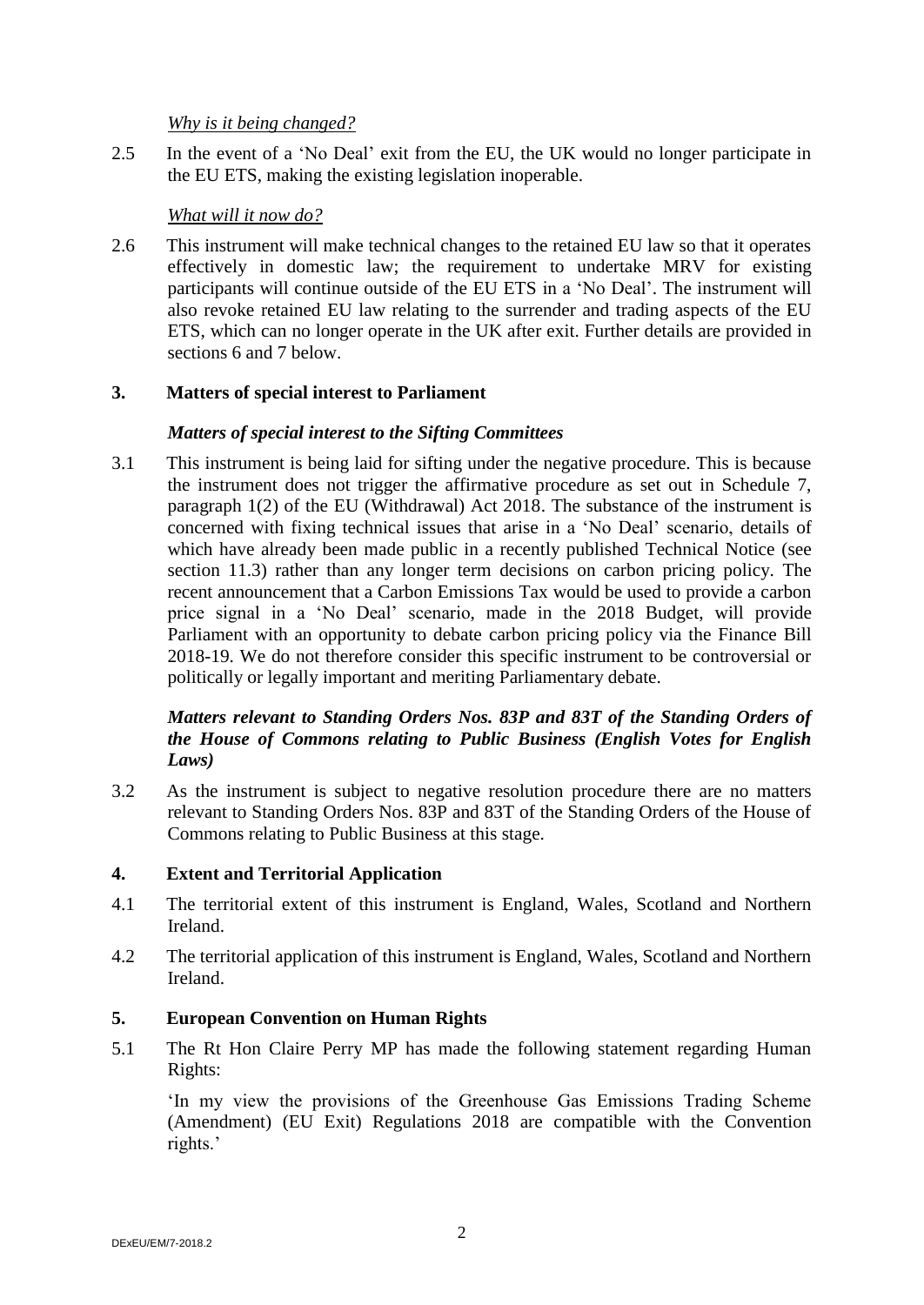#### **6. Legislative Context**

- 6.1 The EU Emissions Trading Scheme Directive 2003/87/EC ("the Directive") is currently implemented in the United Kingdom by the Greenhouse Gas Emissions Trading Scheme Regulations 2012 (S.I. 2012/3038) (the "2012 Regulations").
- 6.2 The Commission Regulations on Monitoring and Reporting (No. 601/2012) and Accreditation and Verification (No. 600/2012) set out the monitoring, reporting and verification framework required by the Directive.
- 6.3 This instrument will be made under section 8 of the EU (Withdrawal) Act 2018 ('dealing with deficiencies arising from withdrawal'). The Commission Regulations will be brought into domestic law upon exit. The instrument will make technical fixes to the Commission Regulations, which will be retained, and revoke those provisions that will no longer apply after exit day because they relate to the surrender and trading aspects of the EU ETS (which can no longer function in the UK after exit day, as the UK would not participate in the EU ETS). The instrument will also repeal those parts of the 2012 Regulations which require participants to surrender emissions allowances as part of the EU ETS (technical fixes will also be made where necessary).
- 6.4 The European Commission have recently announced that they plan to adopt changes to the MRV Regulations prior to exit day, however this is still subject to consultation. The changes to be introduced are predominantly to provisions on verification of emissions, and accreditation of verifiers. These are currently being consulted on, so cannot be accommodated in this instrument (however laying this instrument ensures that operators continue with monitoring and reporting emissions from day one, supporting business continuity and implementation of the Carbon Emissions Tax). We plan to lay a second instrument to deal with any further deficiencies stemming from these amendments as early as possible in the New Year, once this legislation has been published.

#### **7. Policy background**

# *What is being done and why?*

- 7.1 The EU ETS drives cost-effective decarbonisation in power, aviation and industrial sectors set on greenhouse gas emissions. Participants must surrender one emissions allowance at the end of the compliance year for each tonne of carbon dioxide (or equivalent) emitted. Allowances can be obtained via auction, trading on the secondary market, or free allocation; often, participants will obtain allowances through a combination of these approaches. Allowances are only freely allocated to energy intensive industries and aviation operators which are at risk of 'carbon leakage', i.e. relocating to a state that does not participate in the EU ETS, where climate ambition is lower, and therefore cheaper to not comply with. The EU ETS supports the UK and EU's commitment to a 20% reduction in greenhouse gas emissions by 2020 (compared to a baseline of 1990 emissions levels).
- 7.2 To ensure the system remains robust and transparent, emissions are reported under an MRV framework. Participants must put together monitoring and reporting plans, to be approved by a national competent authority, upon entry to the EU ETS. Greenhouse gas emissions must be monitored annually in accordance with this plan during the calendar year. An accredited verifier must verify that the reporting process adheres to the monitoring and reporting plan, and that the final emissions value provided is correct. A final, verified emissions report is submitted and the corresponding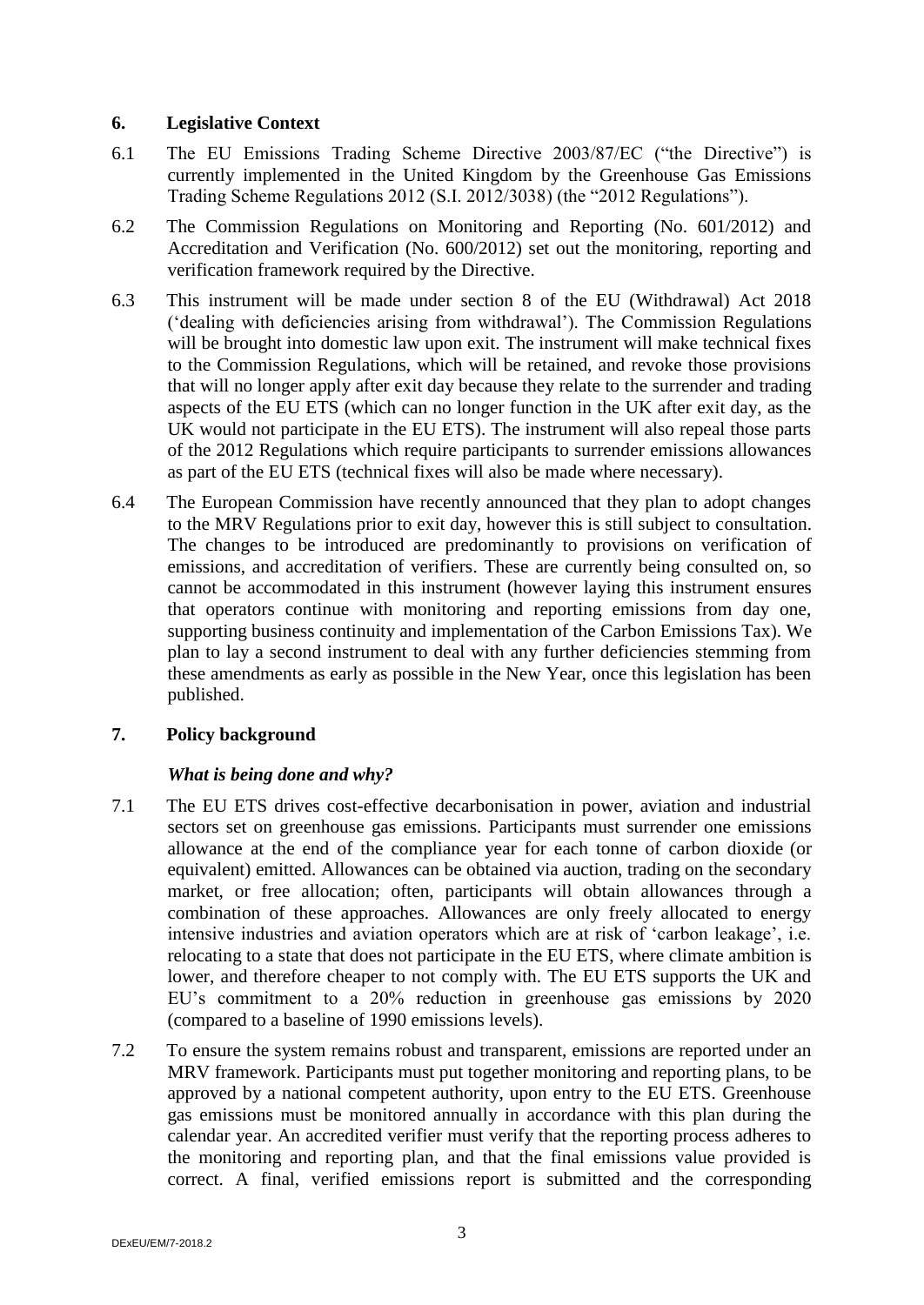allowances are surrendered by the operator to cover the total number of reported emissions. Overall, this ensures that one tonne of carbon dioxide (or equivalent) equates to one allowance for all participants.

- 7.3 There are reduced burdens for smaller emitters who can 'opt-out' of the EU ETS as part of the UK's 'Small Emitter and Hospital Opt-Out' scheme. Smaller emitters do not trade and surrender allowances, but must adhere to an individual emissions target, and pay a civil penalty for emissions which exceed the target. Smaller emitters can also choose to 'self-verify' the monitoring and reporting process (the competent authority will audit this). Smaller emitters also do not need to monitor smaller source streams on site (which cumulatively emit less than 1,000 tonnes of carbon dioxide per annum). Aviation operators with total emissions below 25,000 tonnes or emissions of less than 3,000 tonnes for flights within the European Economic Area can use simplified verification procedures.
- 7.4 On 23 June 2016 the EU referendum took place and the people of the United Kingdom voted to leave the European Union. The Government respected the result and triggered Article 50 of the Treaty on European Union on 29 March 2017 to begin the process of exit. Until exit negotiations are concluded, the UK remains a full member of the European Union and all the rights and obligations of EU membership remain in force. During this period the Government will also continue to negotiate, implement and apply EU legislation.
- 7.5 Exit negotiations have not yet been concluded, however robust contingency planning must be in place. In the event of a 'No Deal' exit from the EU, the UK will be unable to participate in the EU ETS (i.e. trade and surrender allowances). To maintain continuity for business, the Monitoring and Reporting, and Accreditation and Verification Regulations will be brought into domestic law under the Withdrawal Act. This instrument will revoke retained EU law relating to EU ETS surrender requirements and the provisions relating to the surrender of allowances in the Greenhouse Gas Regulations and make technical fixes to these regulations and the MRV framework. UK operators of stationary installations will continue to report on their emissions. UK aircraft operators will continue to report their emissions on the same flights as they do now (i.e. flights within the UK; flights between the UK and the EEA; and flights within the EEA). Operators in the Small Emitter and Hospital Opt-Out scheme will also continue to report but will not have any emissions targets.
- 7.6 The purpose of maintaining MRV after a 'No Deal' exit is to ensure transparency over greenhouse gas emissions until a long-term alternative to the EU ETS is established. In the short term, the UK will remain bound by its domestic carbon budgets, and alternative carbon pricing mechanisms will also remain (e.g. environmental taxes under the Climate Change Levy). HMG will also initially apply a carbon price in a 'No Deal' scenario, to temporarily replace the lost EU ETS price, under the 'Carbon Emissions Tax'. This was announced at Budget 2018 and will be included under the Finance Bill 2018-19, separate to this instrument. In the long term, as stated in the Clean Growth Strategy, HMG remains committed to carbon pricing as an emissions reduction tool and will ensure that any future approach is at least "as ambitious" as the EU ETS and provides a smooth transition for the relevant sectors. The UK will also remain party to international climate change commitments.
- 7.7 This instrument applies to environmental issues which are a transferred matter for Northern Ireland under the Northern Ireland Act 1998. The UK Government remains committed to restoring devolution in Northern Ireland. This is particularly important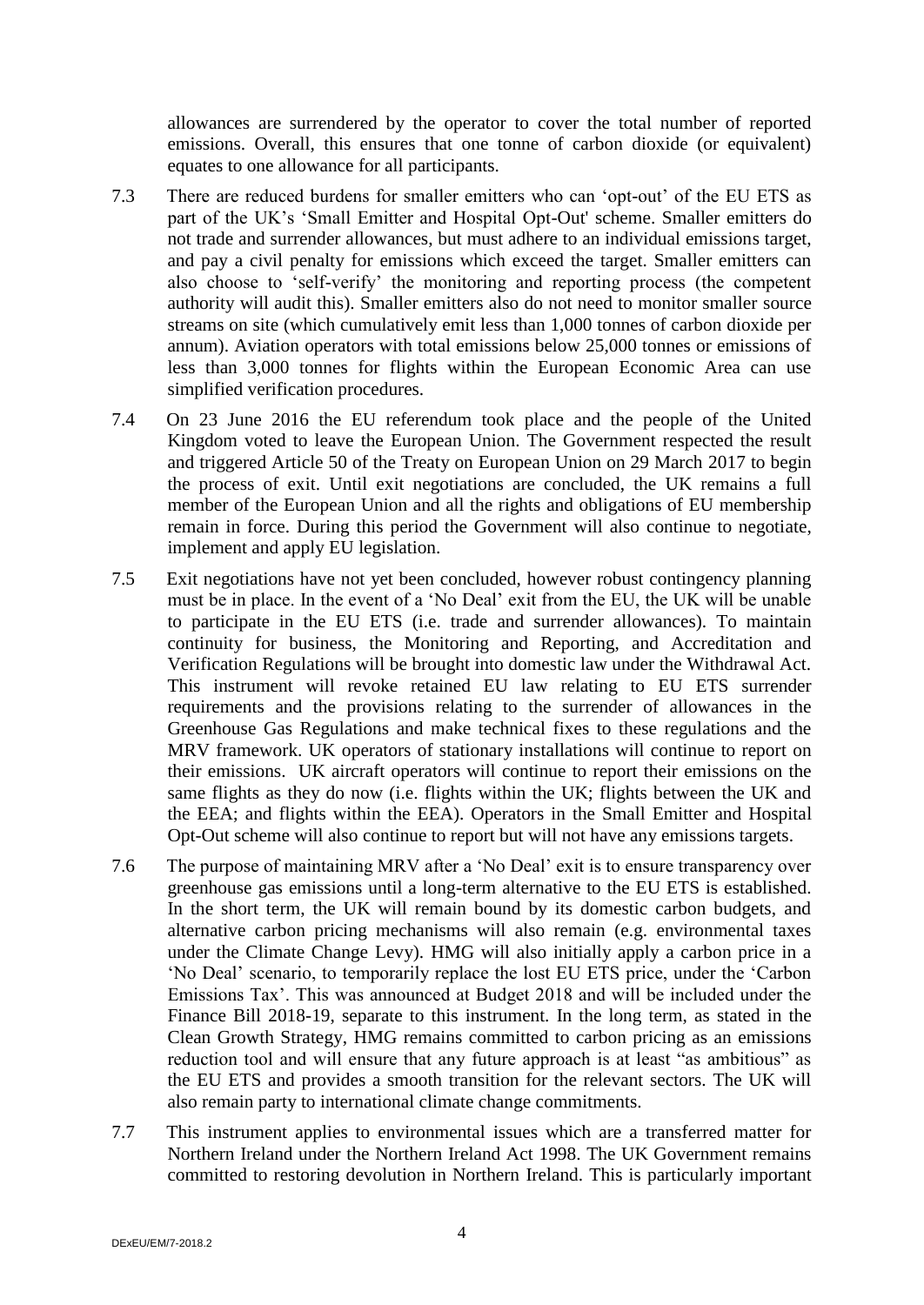in the context of EU Exit where we want devolved Ministers to take the necessary actions to prepare Northern Ireland for exit. We have been considering how to ensure a functioning statute book across the UK including in Northern Ireland for exit day absent a Northern Ireland Executive. With exit day months away, and in the continued absence of a Northern Ireland Executive, the window to prepare Northern Ireland's statute book for exit is narrowing. UK Government Ministers have therefore decided that in the interest of legal certainty in Northern Ireland, the UK Government will take through the necessary secondary legislation at Westminster for Northern Ireland, in close consultation with the Northern Ireland departments. This is one such instrument.

### **8. European Union (Withdrawal) Act/Withdrawal of the United Kingdom from the European Union**

8.1 This instrument is being made using the power in section 8 of the European Union (Withdrawal) Act 2018 in order to address failures of retained EU law to operate effectively or other deficiencies arising from the withdrawal of the United Kingdom from the European Union. In accordance with the requirements of that Act the Minister has made the relevant statements as detailed in Part 2 of the Annex to this Explanatory Memorandum.

#### **9. Consolidation**

9.1 Several amendments have now been made to the 2012 Regulations, however the Department has not made consolidating regulations at this time, given the fact that the provisions in the 2012 Regulations are expected to be replaced by a longer term alternative. This is likely to lead to the revocation of this legislation, and it is therefore more appropriate for new regulations to be made in respect of those more extensive amendments as necessary, rather than consolidating the 2012 Regulations at this point.

#### **10. Consultation outcome**

- 10.1 As the EU (Withdrawal) Act 2018 does not require a formal consultation to take place for instruments relating to exit, a public consultation was not held because the SI reflects the inevitable consequence of EU exit and so there were no policy options to consult on and also to avoid prejudicing ongoing exit negotiations. No substantive policy changes have been made (this is in line with the powers of section 8) and the instrument is assessed as low impact (see section 12).
- 10.2 Informal conversations were held between the Department, competent authorities and devolved administrations (as this policy area falls under a devolved competence). Devolved administrations also provided comments on drafts of this instrument, and a ministerial consent letter was sent on 14 September.
- 10.3 Overall, maintaining the MRV framework is not viewed as controversial in itself. This is a procedure which operators are familiar with and will also be used to record emissions which will be taxed under the 'Carbon Emissions Tax'. There has been a positive response from industry stakeholders following recent consultation after the announcement of the interim carbon pricing policy (the Carbon Emissions Tax) for a 'No Deal' scenario.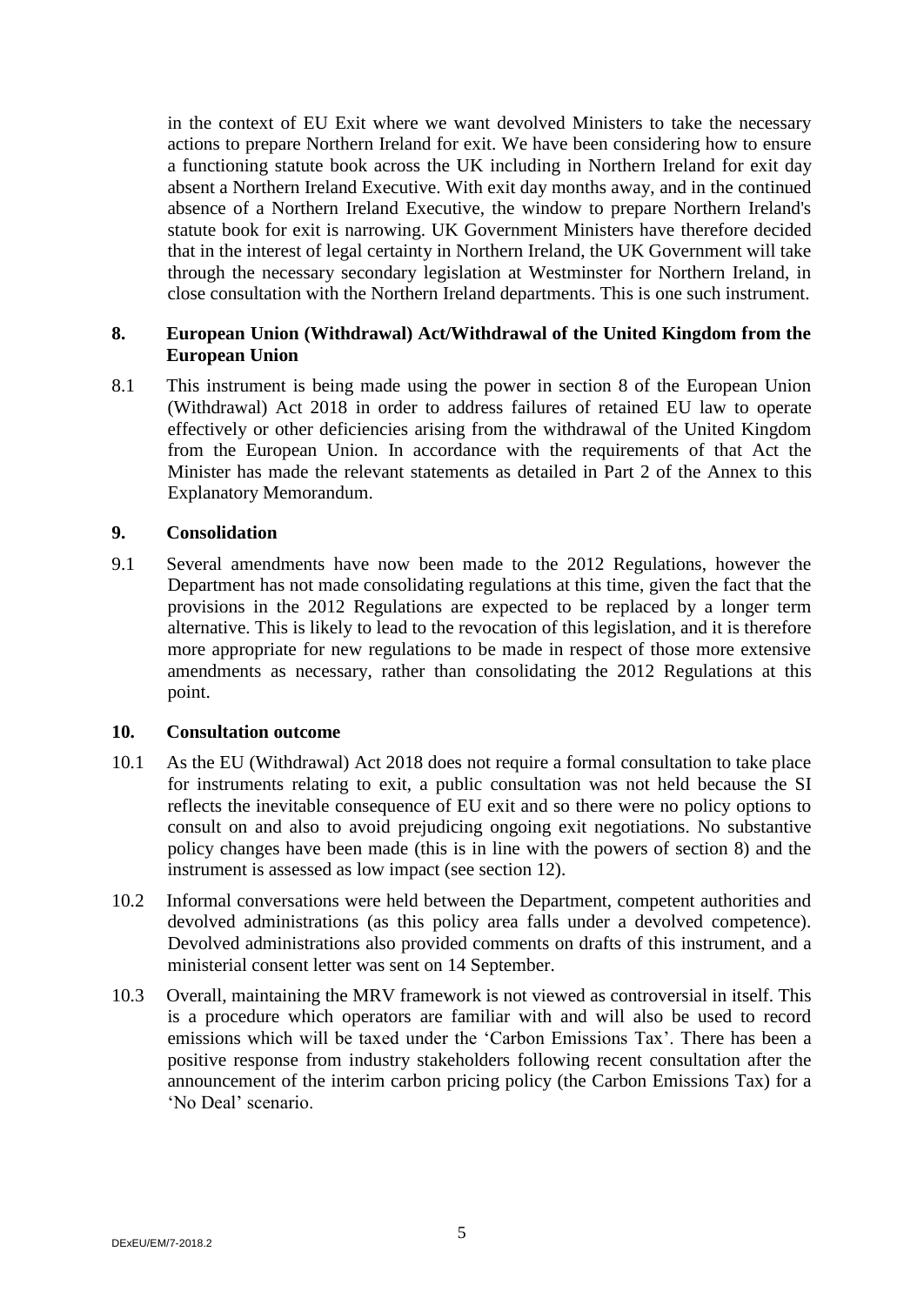#### **11. Guidance**

- 11.1 A Technical Notice on HMG's EU exit climate policy was published on 12 October 2018. The EU ETS is covered in the Notice. The Notice outlines what steps current participants of the EU ETS will need to take if the UK leaves the EU on 29 March 2019 without a deal. The Notice also explains what obligations will remain for existing participants.
- 11.2 As this instrument maintains an element of the EU ETS, with which existing participants are familiar, and does not apply to new sectors or businesses, no additional guidance will be published.
- 11.3 The Notice can be found here: [https://www.gov.uk/government/publications/meeting](https://www.gov.uk/government/publications/meeting-climate-change-requirements-if-theres-no-brexit-deal/meeting-climate-change-requirements-if-theres-no-brexit-deal)[climate-change-requirements-if-theres-no-brexit-deal/meeting-climate-change](https://www.gov.uk/government/publications/meeting-climate-change-requirements-if-theres-no-brexit-deal/meeting-climate-change-requirements-if-theres-no-brexit-deal)[requirements-if-theres-no-brexit-deal](https://www.gov.uk/government/publications/meeting-climate-change-requirements-if-theres-no-brexit-deal/meeting-climate-change-requirements-if-theres-no-brexit-deal)

### **12. Impact**

- 12.1 The impact of this specific instrument (i.e. maintaining MRV) on business, charities or voluntary bodies is limited to the existing stationary installations and off-shore installations (of which there are around 1,000), and 140 domestic aircraft operators, who currently participate in the EU ETS in the UK. As the intention of this instrument is to fix inoperabilities and to maintain the status quo in terms of the operation of monitoring, reporting and verification, there are no estimated additional direct costs to business arising from this amendment (compared to what they currently face in complying with monitoring, reporting and verification under the EU ETS regulations).
- 12.2 The impact on the public sector is limited to the competent authorities who administer the EU ETS. The Secretary of State for Business, Energy and Industrial Strategy is the competent authority for off-shore operators. The Environment Agency is the competent authority for all operators (both stationary and aviation) in England and Wales. Likewise, the Scottish Environment Protection Agency is the competent authority for all operators in Scotland, and the Chief Inspector of the Department of Environment for all operators in Northern Ireland. Regulatory costs are recovered by competent authorities in terms of a subsistence fee – this will continue after exit with respect to monitoring, reporting and verification.
- 12.3 An Impact Assessment has not been prepared for this instrument because the impact is estimated to be low and falls below the threshold required to submit a full Impact Assessment. Businesses will not need to familiarise themselves with any of the changes proposed with this instrument, as the intention is to fix inoperabilities to maintain the status quo in terms of the operation of MRV. There shall be no additional direct costs to business arising from this amendment compared to what they currently face in complying with MRV as part of the EU ETS regulations. A separate assessment of the impact of the Carbon Emissions Tax will be undertaken by HM Treasury.

# **13. Regulating small business**

- 13.1 The legislation applies, in part, to activities that are undertaken by small businesses.
- 13.2 To minimise the impact of the requirements on small businesses, the approach taken is to maintain the reduced burdens for smaller emitters (and hospitals) as part of the UK's 'opt out' scheme. This is not expected to add any additional cost. See sections 7.3 and 12.3 above.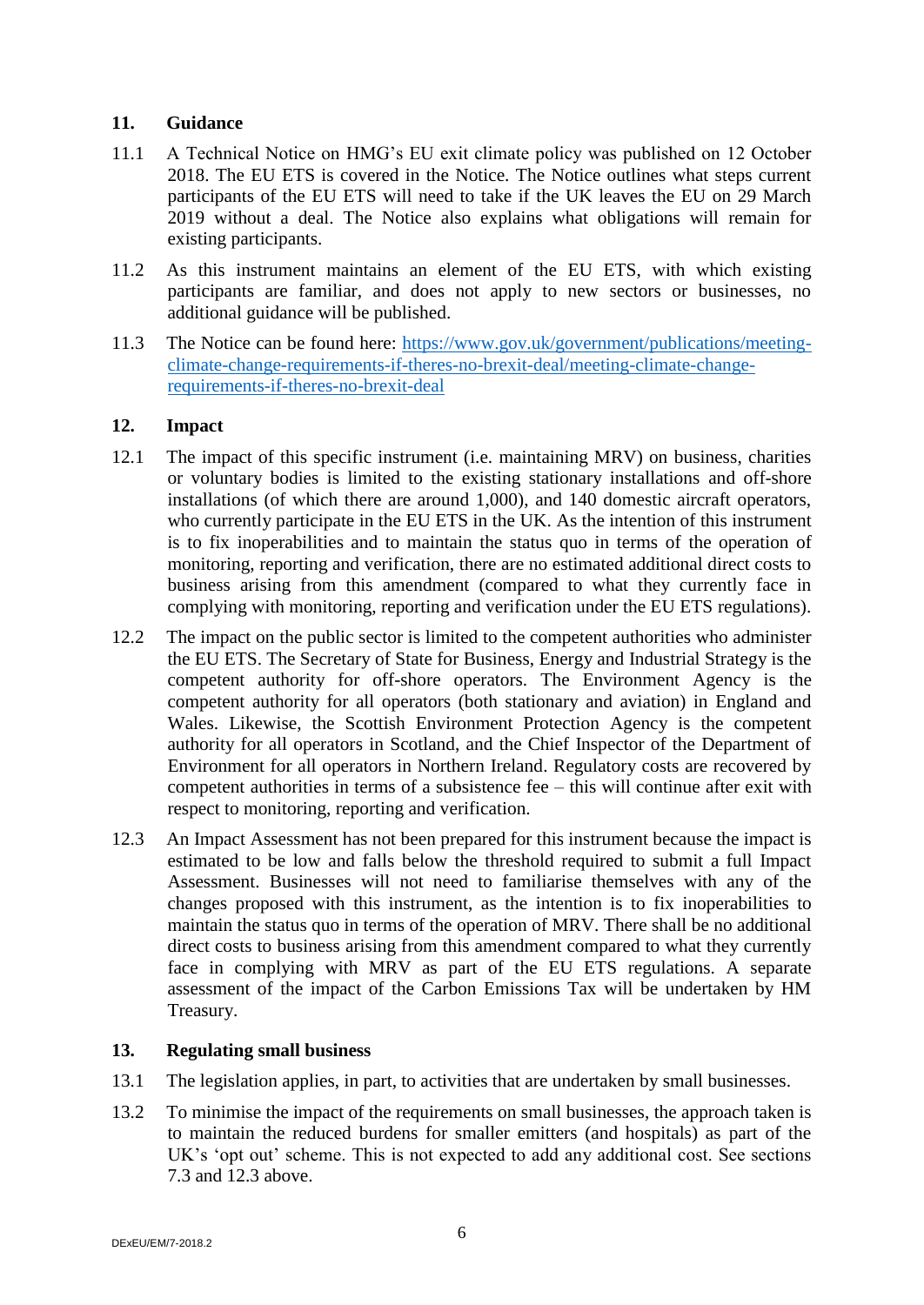#### **14. Monitoring & review**

14.1 As this instrument is made under the EU Withdrawal Act 2018, no review clause is required.

### **15. Contact**

- 15.1 Ina Selimić at the Department for Business, Energy and Industrial Strategy, Telephone: (020) 7215 1840 or email: [ina.selimic@beis.gov.uk](mailto:ina.selimic@beis.gov.uk) can be contacted with any queries regarding the instrument.
- 15.2 Emily Briggs and Jess Ayers, Deputy Directors for Emissions Trading and Industrial Decarbonisation, at the Department for Business, Energy and Industrial Strategy can confirm that this Explanatory Memorandum meets the required standard.
- 15.3 The Rt Hon Claire Perry MP at the Department for Business, Energy and Industrial Strategy can confirm that this Explanatory Memorandum meets the required standard.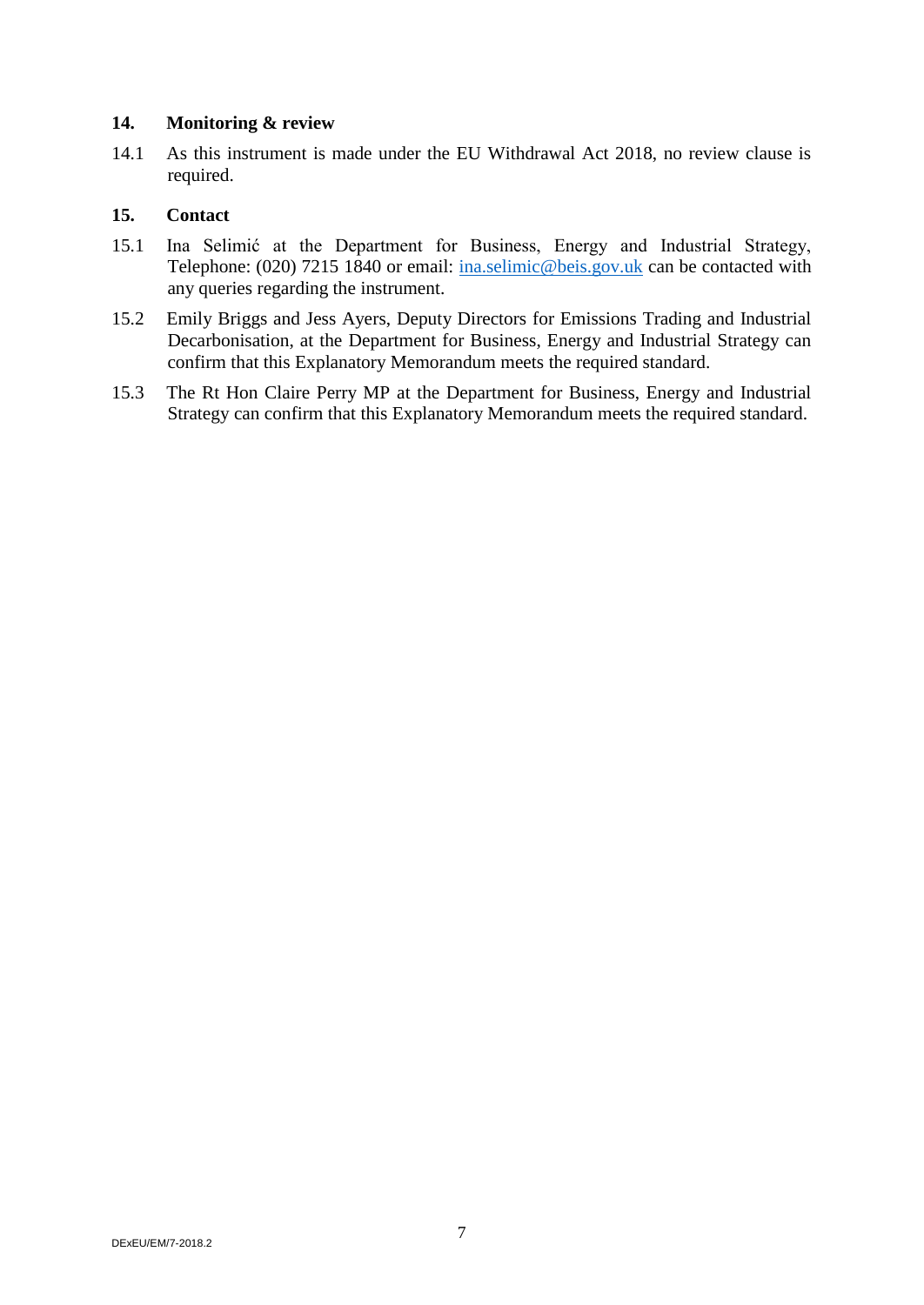# **Annex**

# **Statements under the European Union (Withdrawal) Act 2018**

# **Part 1**

# Table of Statements under the 2018 Act

This table sets out the statements that may be required under the 2018 Act.

| <b>Statement</b>     | Where the requirement sits                                             | To whom it applies                                                                                                                                                                                                                                                                      | What it requires                                                                                                                                                                                                                                                                                                     |
|----------------------|------------------------------------------------------------------------|-----------------------------------------------------------------------------------------------------------------------------------------------------------------------------------------------------------------------------------------------------------------------------------------|----------------------------------------------------------------------------------------------------------------------------------------------------------------------------------------------------------------------------------------------------------------------------------------------------------------------|
| Sifting              | Paragraphs $3(3)$ , $3(7)$ and<br>$17(3)$ and $17(7)$ of Schedule<br>7 | of<br>Ministers<br>the<br>Crown<br>exercising sections $8(1)$ , 9 and<br>23(1) to make a Negative SI                                                                                                                                                                                    | Explain why the instrument should be<br>subject to the negative procedure and, if<br>applicable, why they disagree with the<br>recommendation(s) of the SLSC/Sifting<br>Committees                                                                                                                                   |
| Appropriate-<br>ness | Sub-paragraph<br>(2)<br>of<br>paragraph 28, Schedule 7                 | Ministers<br>of<br>the<br>Crown<br>exercising sections $8(1)$ , 9 and<br>$23(1)$ or jointly exercising<br>powers in Schedule 2                                                                                                                                                          | A statement that the SI does no more than<br>is appropriate.                                                                                                                                                                                                                                                         |
| Good Reasons         | Sub-paragraph<br>(3)<br>of<br>paragraph 28, Schedule 7                 | Crown<br><b>Ministers</b><br>of<br>the<br>exercising sections $8(1)$ , 9 and<br>23(1) or jointly exercising<br>powers in Schedule 2                                                                                                                                                     | Explain the good reasons for making the<br>instrument and that what is being done is a<br>reasonable course of action.                                                                                                                                                                                               |
| Equalities           | Sub-paragraphs (4) and (5)<br>of paragraph 28, Schedule 7              | Ministers<br>of<br>the<br>Crown<br>exercising sections $8(1)$ , 9 and<br>23(1) or jointly exercising<br>powers in Schedule 2                                                                                                                                                            | Explain what, if any, amendment, repeals<br>or revocations are being made to the<br>Equalities Acts 2006 and 2010 and<br>legislation made under them.<br>State that the Minister has had due regard<br>to the need to eliminate discrimination and<br>other conduct prohibited<br>under<br>the<br>Equality Act 2010. |
| Explanations         | Sub-paragraph<br>(6)<br>of<br>paragraph 28, Schedule 7                 | of<br>Crown<br>Ministers<br>the<br>exercising sections $8(1)$ , 9 and<br>$23(1)$ or jointly exercising<br>powers in Schedule 2<br>In addition to the statutory<br>obligation the Government has<br>made a political commitment<br>to include these statements<br>alongside all EUWA SIs | Explain the instrument, identify the<br>relevant law before exit day, explain the<br>instrument's effect on retained EU law and<br>give information about the purpose of the<br>instrument, e.g., whether minor<br><sub>or</sub><br>technical changes only are intended to the<br>EU retained law.                   |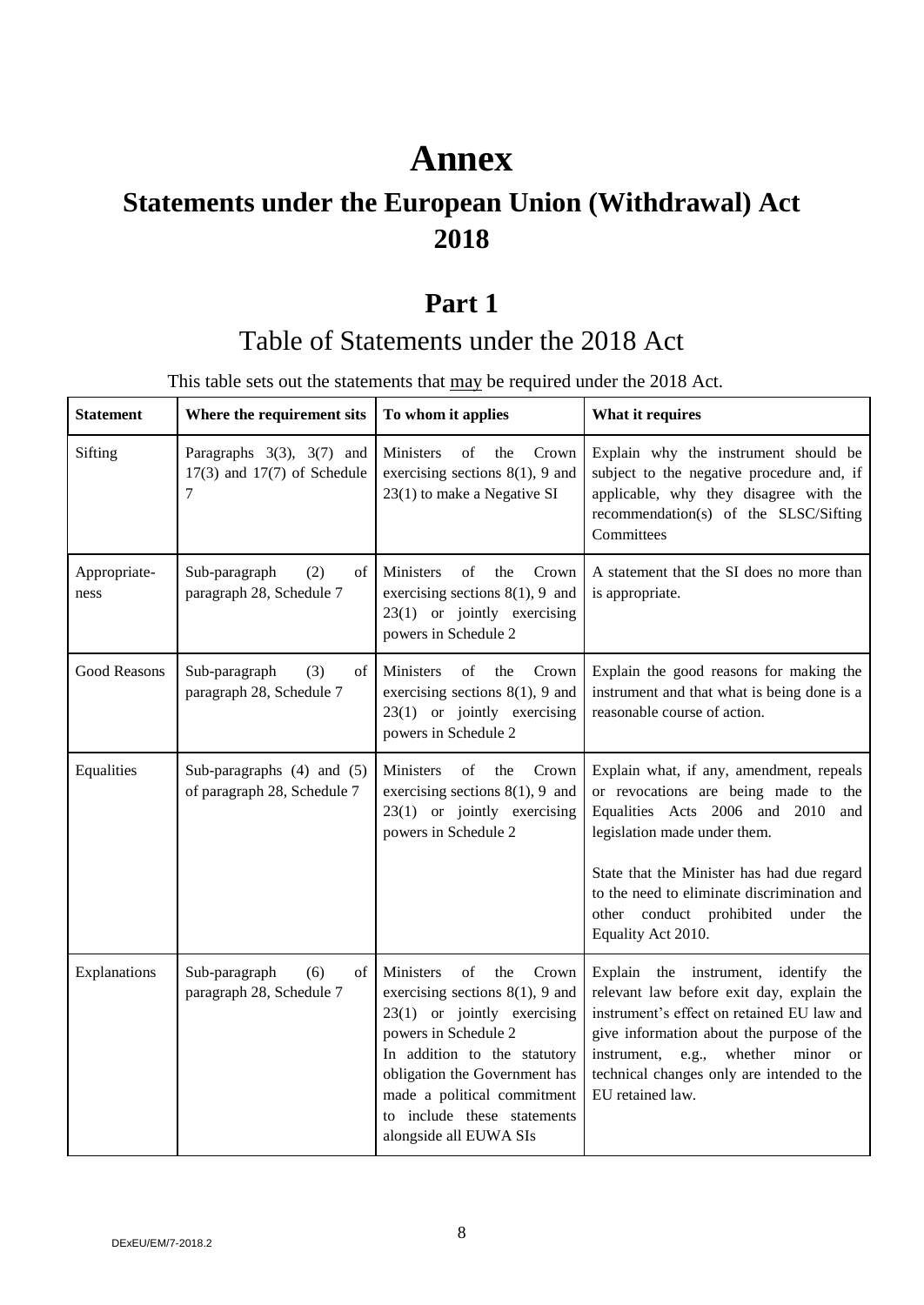| Criminal<br>offences                                                                          | Sub-paragraphs (3) and (7)<br>of paragraph 28, Schedule 7 | Crown<br>Ministers<br>of<br>the<br>exercising sections $8(1)$ , 9, and<br>23(1) or jointly exercising<br>powers in Schedule 2 to create<br>a criminal offence                                                                                  | Set out the 'good reasons' for creating a<br>criminal offence, and the penalty attached.                                                                                                                                                                                                                                                                                                                                                                                                                                                                                                                                                                                                                                                                       |
|-----------------------------------------------------------------------------------------------|-----------------------------------------------------------|------------------------------------------------------------------------------------------------------------------------------------------------------------------------------------------------------------------------------------------------|----------------------------------------------------------------------------------------------------------------------------------------------------------------------------------------------------------------------------------------------------------------------------------------------------------------------------------------------------------------------------------------------------------------------------------------------------------------------------------------------------------------------------------------------------------------------------------------------------------------------------------------------------------------------------------------------------------------------------------------------------------------|
| Sub-<br>delegation                                                                            | Paragraph 30, Schedule 7                                  | of<br>Crown<br>Ministers<br>the<br>exercising sections $10(1)$ , 12<br>and part 1 of Schedule 4 to<br>create a legislative power<br>exercisable not by a Minister<br>of the Crown or a Devolved<br>Authority<br>by<br>Statutory<br>Instrument. | State why it is appropriate to create such a<br>sub-delegated power.                                                                                                                                                                                                                                                                                                                                                                                                                                                                                                                                                                                                                                                                                           |
| Urgency                                                                                       | Paragraph 34, Schedule 7                                  | Ministers of the Crown using<br>procedure<br>urgent<br>in<br>the<br>paragraphs 4 or 14, Schedule<br>7.                                                                                                                                         | Statement of the reasons for the Minister's<br>opinion that the SI is urgent.                                                                                                                                                                                                                                                                                                                                                                                                                                                                                                                                                                                                                                                                                  |
| Explanations<br>where<br>amending<br>regulations<br>under<br>2(2)<br><b>ECA 1972</b>          | Paragraph 13, Schedule 8                                  | Anybody making an SI after<br>exit day under powers outside<br>European<br>Union<br>the<br>(Withdrawal) Act 2018 which<br>modifies<br>subordinate<br>legislation made under s. $2(2)$<br><b>ECA</b>                                            | Statement explaining the good reasons for<br>modifying the instrument made under s.<br>2(2) ECA, identifying the relevant law<br>before exit day, and explaining the<br>instrument's effect on retained EU law.                                                                                                                                                                                                                                                                                                                                                                                                                                                                                                                                                |
| Scrutiny<br>statement<br>where<br>amending<br>regulations<br>under<br>2(2)<br><b>ECA 1972</b> | Paragraph 16, Schedule 8                                  | Anybody making an SI after<br>exit day under powers outside<br>European<br>Union<br>the<br>(Withdrawal) Act 2018 which<br>modifies<br>subordinate<br>legislation made under s. $2(2)$<br><b>ECA</b>                                            | Statement setting out:<br>a) the steps which the relevant authority<br>has taken to make the draft instrument<br>published in accordance with paragraph<br>16(2), Schedule 8 available to each House<br>of Parliament,<br>containing information about the<br>b)<br>relevant authority's response to-<br>any recommendations made by a<br>$\left( 1\right)$<br>committee of either House of Parliament<br>about the published draft instrument, and<br>(ii) any other representations made to the<br>relevant authority about the published draft<br>instrument, and,<br>c) containing any other information that<br>the relevant authority considers appropriate<br>in relation to the scrutiny of the instrument<br>or draft instrument which is to be laid. |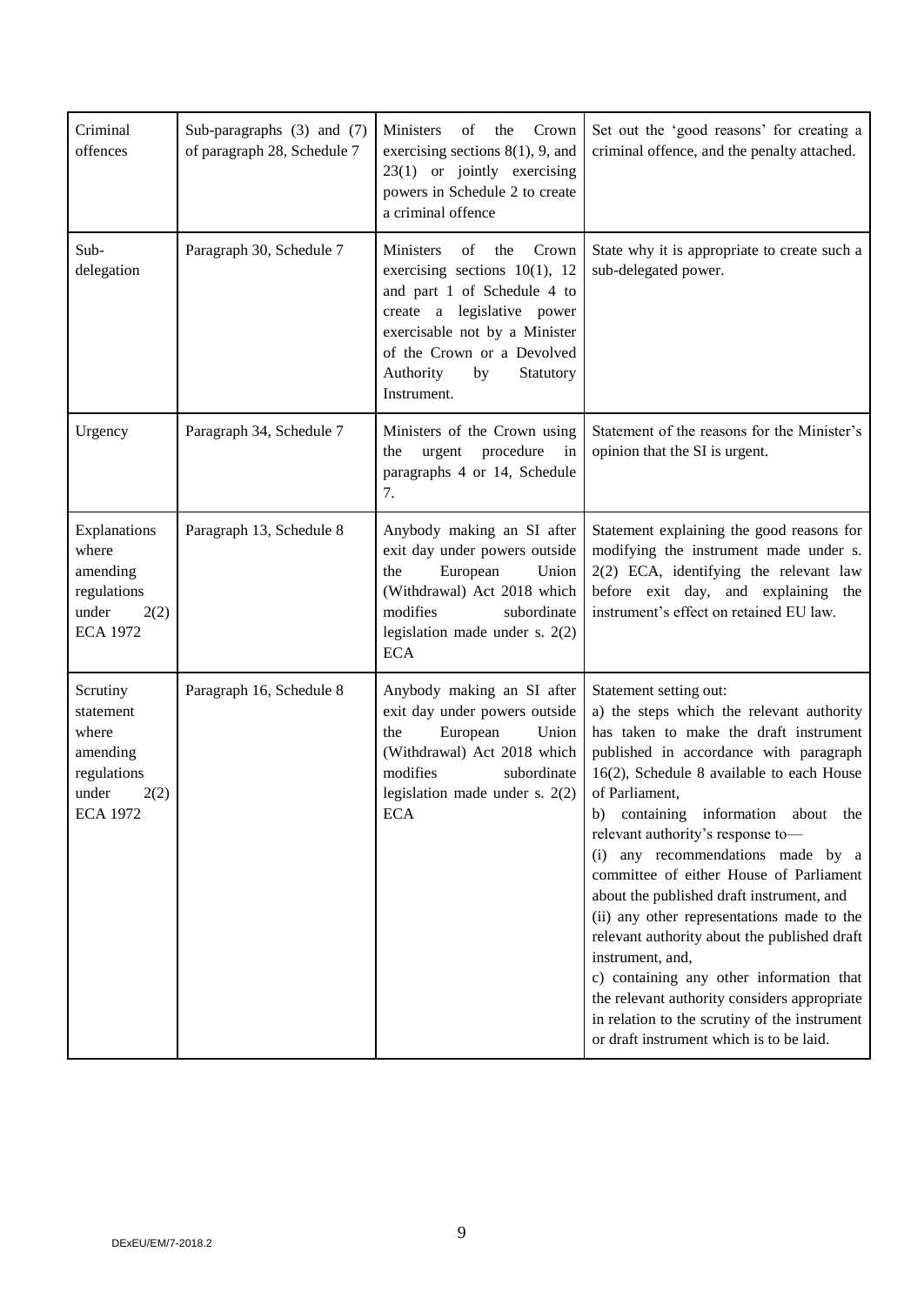# **Part 2**

# Statements required when using enabling powers under the European Union (Withdrawal) 2018 Act

#### **1. Sifting statement**

1.1 The Rt Hon Claire Perry MP has made the following statement regarding use of legislative powers in the European Union (Withdrawal) Act 2018:

"In my view the Greenhouse Gas Emissions Trading Scheme (Amendment) (EU Exit) Regulations 2018 should be subject to annulment in pursuance of a resolution of either House of Parliament (i.e. the negative procedure)".

1.2 This is because this instrument is not making any provisions which fall within the list at paragraph 1(2) of Schedule 7 of the EU (Withdrawal) Act and the instrument is making only technical fixes to remove existing obligations under the EU Emissions Trading System, which the UK can no longer participate in after exit day if there is no further agreement with the EU (this is set out in sections 2 and 3.1 above). This instrument maintains certain aspects of a policy area which is assessed as low impact as set out in sections 12 and 13 above.

### **2. Appropriateness statement**

2.1 The Rt Hon Claire Perry MP has made the following statement regarding use of legislative powers in the European Union (Withdrawal) Act 2018:

"In my view the Greenhouse Gas Emissions Trading Scheme (Amendment) (EU Exit) Regulations 2018 does no more than is appropriate".

2.2 This is the case because the SI introduces no new policy and only makes technical fixes as set out in sections 6.3 and 8.1 above.

#### **3. Good reasons**

3.1 The Rt Hon Claire Perry MP has made the following statement regarding use of legislative powers in the European Union (Withdrawal) Act 2018:

"In my view there are good reasons for the provisions in this instrument, and I have concluded they are a reasonable course of action".

3.2 These reasons are set out in sections 6.3 and 8.1 above.

#### **4. Equalities**

4.1 The Rt Hon Claire Perry MP has made the following statement:

"The instrument does not amend, repeal or revoke a provision or provisions in the Equality Act 2006 or the Equality Act 2010 or subordinate legislation made under those Acts<sup>"</sup>

"In relation to the draft instrument, I, Claire Perry have had due regard to the need to eliminate discrimination, harassment, victimisation and any other conduct that is prohibited by or under the Equality Act 2010."